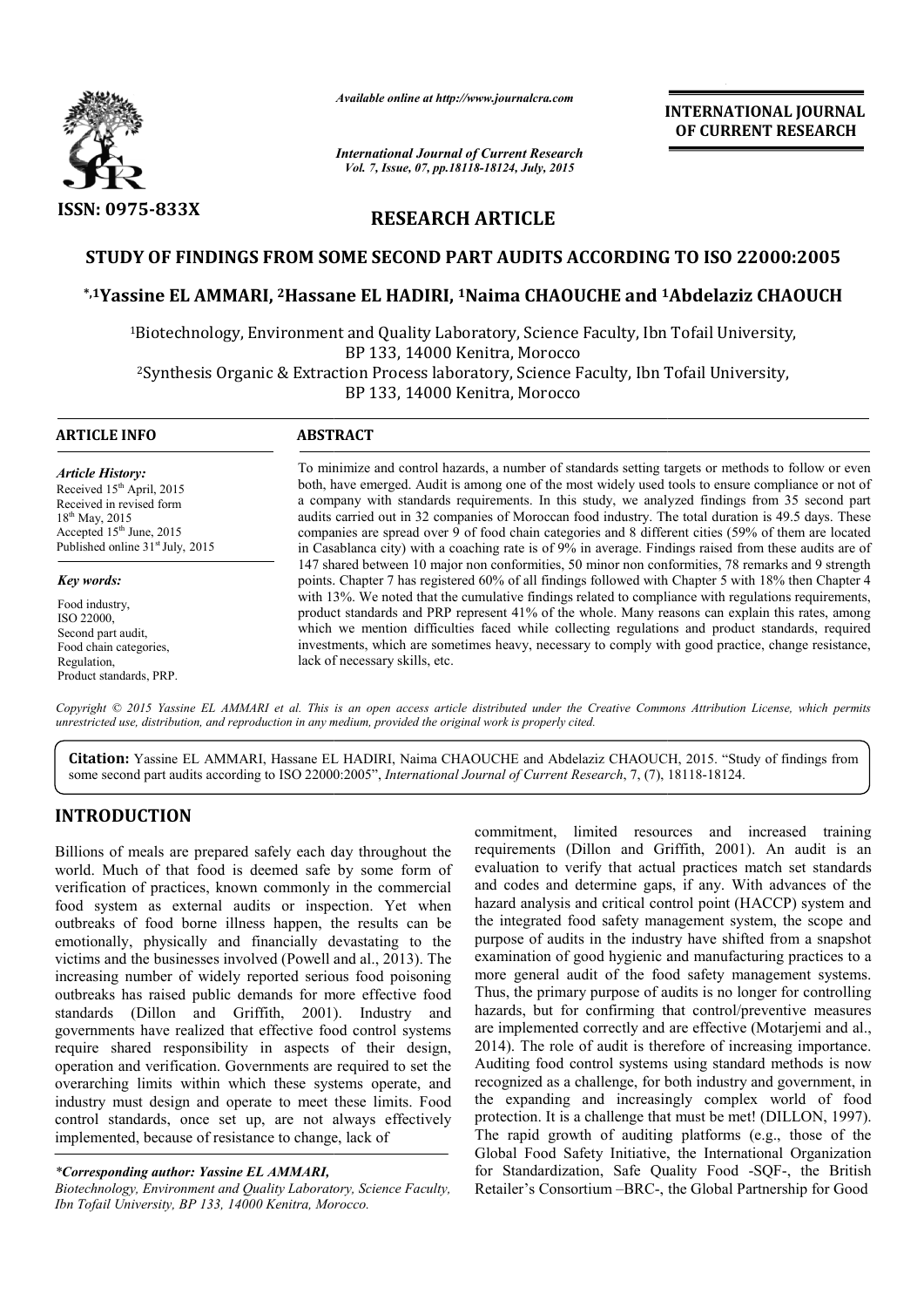Agricultural Practice -GlobalGAP-) shows that supply chains see value in these systems (Committee FDA, 2010). One of the world widely used standard, we note ISO 22000 version 2005. There have been a number of attempts at the creation of an international food standard but with the introduction of the ISO 22000, Food safety management systems — Requirements for any organization in the food chain, a document has been created that is a suitable standard for all stakeholders in the food industry. It is possible to apply the standard to all organizations in the food chain, from primary producers to catering and retail outlets and the importance of the development of this standard was recognized by the involvement of many countries in its drafting, as well as significant international bodies such as the Global Food Safety Initiative. With its open structure and specific focus upon food safety issues it is a positive addition to the many other standards that are already evident in the food industry (Smith & al., 2007).

## MATERIALS AND METHODS

To carry out an audit according to ISO 22000 version 2005 standard, the auditor should have the skills and training needed for this mission. Audits realization period was between April 2011 and June 2014. Requirements of the following standards were used as reference while conducting audits:

- ISO 22000:2005: Food safety management systems Requirements for any organization in the food chain,
- ISO/TS 22002-1:2009: Prerequisite programs on food safety — Part 1: Food manufacturing,
- ISO/TS 22002-2:2013: Prerequisite programs on food safety — Part 2: Restoration,
- ISO/TS 22002-3:2011: Prerequisite programs on food safety — Part 3: Agriculture,
- ISO 19011:2011: Guidelines for auditing management systems,
- ISO/TS 22003:2007: Food safety management systems Requirements for bodies providing audit and certification of food safety management systems.

## RESULTS AND DISCUSSION

#### 1. Audited companies

32 companies operating in Moroccan food sector belonging to various categories have been audited. For confidentiality reasons, these companies' names are not cited in this work.

#### 1.1. Categorical ranking

The ranking by food chain categories as set by Annex A of ISO 22003:2007 (ISO/TC 34, 2007) of these companies is as specified in table 1.

|  | Table 1. Ranking of audited companies by category |  |  |
|--|---------------------------------------------------|--|--|
|  |                                                   |  |  |

| Category code | Category                       | Percentage | Number |
|---------------|--------------------------------|------------|--------|
| E             | Processing 3                   | 31%        | 10     |
| G             | Restoration                    | 28%        | 9      |
| в             | Agriculture 2                  | 9%         |        |
|               | Processing 1                   | 9%         |        |
|               | Agriculture 1                  | 6%         |        |
|               | Processing 2                   | 6%         |        |
| F             | Feed production                | 3%         |        |
|               | (Bio)chemical manufacturing    | 3%         |        |
| м             | Package material manufacturing | 3%         |        |
| Н             | Distribution                   | $0\%$      |        |
|               | Services                       | $0\%$      |        |
|               | Transport and storage          | $0\%$      |        |
|               | Equipment manufacturing        | $0\%$      |        |

We notice the dominance of E and G categories related to processing 3 and Restoration. Moreover, according to our study (El ammari *et al*., 2015), E and G classes represent 63.9% and 17.3% of all Moroccan food companies respectively. Geographically distribution standpoint, audited companies are heterogeneously distributed in 8 Moroccan cities.

#### 1.2 Geographic distribution

The largest number of audits was conducted in Casablanca city which is considered as the economic capital so the large number of companies, of all sectors, which are installed there.



## Distribution of audited companies' by category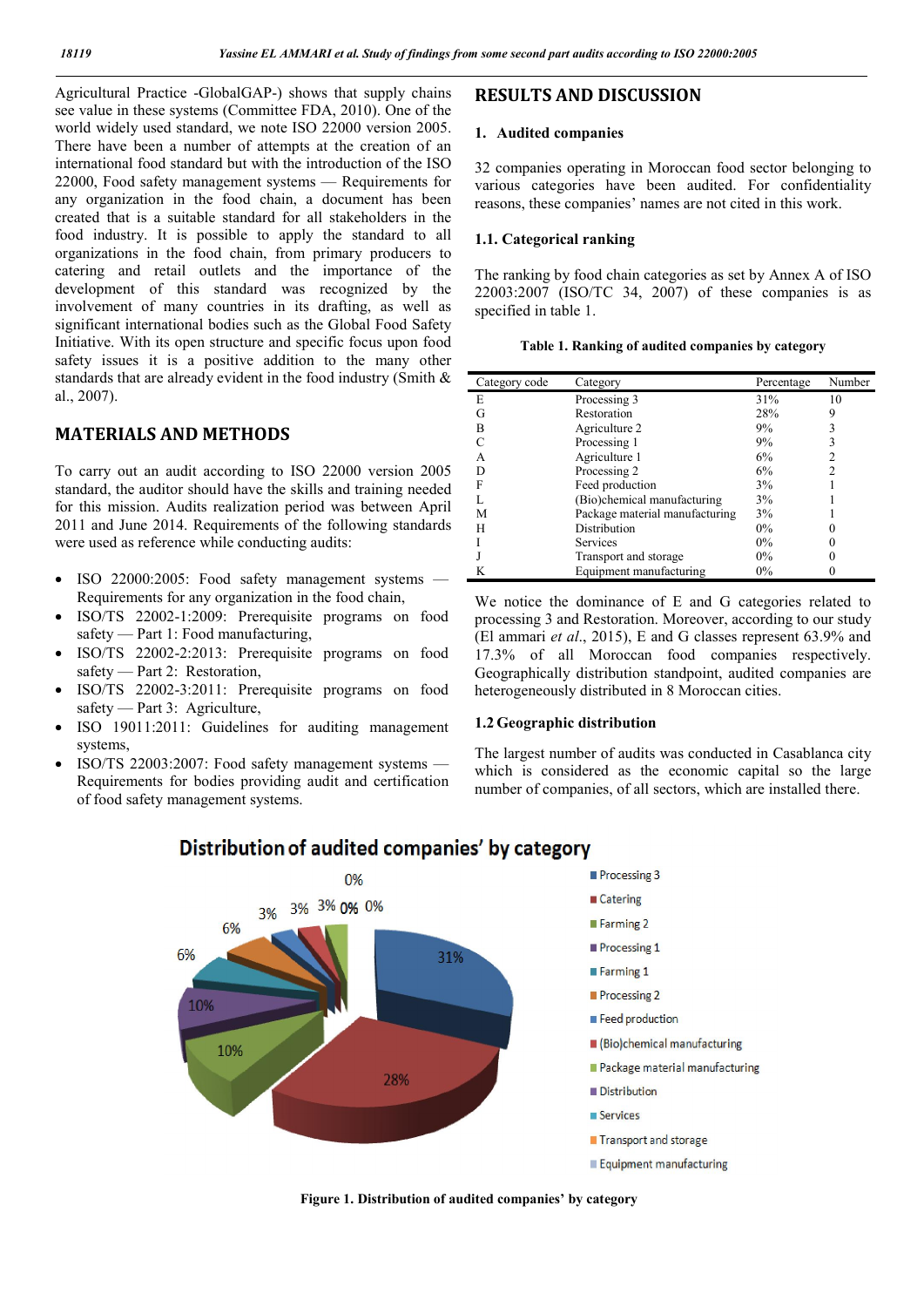Table 2. Number of companies' audited by city

| City       | Percentage | Number         |
|------------|------------|----------------|
| Casablanca | 59%        | 19             |
| Agadir     | 9%         | 3              |
| Kenitra    | 3%         |                |
| Saidia     | 6%         | 2              |
| Fes        | 6%         | 2              |
| Tanger     | 6%         | 2              |
| Marrakech  | 6%         | $\mathfrak{D}$ |
| Laayoun    | 3%         |                |
| Total      | 100%       | 32             |

## 1.3Employees and coaching

Employee's number varies from a company to another depending on, among others, the nature of its business, its size, its turnover, the complexity of its processes and its level of industrialization. In this work case, Figure 3 provides information on the number of employees including interim. The maximum recorded is 96 persons, while the minimum is 15. The average of all these companies is 39 workers.

Table 3 presents coaching rates. We find that the average in these companies is about 9%, which coincides with the results of the study on food safety constraints - Focus on documentation we have achieved (El ammari et al., 2015). In this study, we found that coaching rates between 1 and 20% is present in 80% of Moroccan food industry companies.

### Tableau 3. Number of senior/middle management and coaching rates

|         | Number of senior/middle | Coaching rates $(\% )$ |
|---------|-------------------------|------------------------|
| Maximum |                         |                        |
| Minimum |                         |                        |
| Average |                         |                        |

## 2. Findings

Audits numbers and days realized are presented Table 4.



Figure 2. Distribution of audited companies' by city



Figure 3. Number of employees in audited companies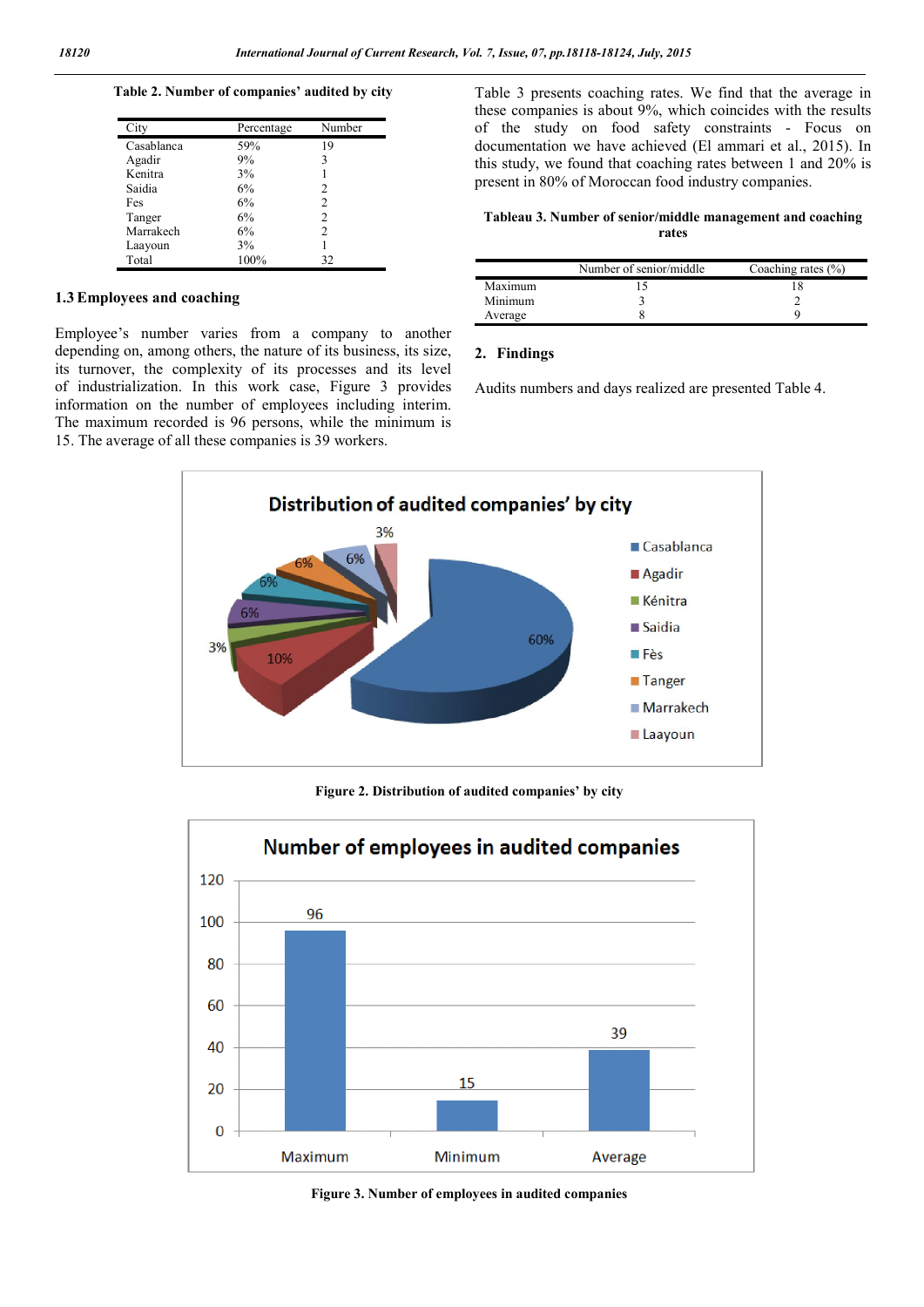Table 4. Audits numbers and days by type

|                        | Audit type | Total    |    |
|------------------------|------------|----------|----|
|                        | In blank   | internal |    |
| Audits number (U)      | 24         |          | 35 |
| Audits days number (d) | 33.5       | 16       |    |

We note that three companies have remade internal audits. During these audits, 147 findings were raised shared between major non conformities, minor non conformities, remarks and strength points.

Remarks are related to gaps when provisions are in line with internal or external requirements but they tend to drift and become non-compliant. Strengths points correspond to observed provisions that go beyond the requirements of internal and external standards and lead the company towards excellence. Minor non-conformities are associated with noncompliance to internal and external and for which consequences were not observed. There is therefore a potential risk. For major non-conformities, it is for provisions not in compliance toward internal or external for which consequences was observed (http://www.qualiblog.fr/, 2014).



Figure 4. Classification of audit findings by type



Figure 5. Findings percentage by type

We note that the remarks and minor nonconformities represent 87% of all findings raised. These findings are spread over all chapters of the audit referential standard, heterogeneously, as shown in the following Figure 6:



Figure 6. Number of findings by standard's chapter

From this figure, Chapter 7 was the site of much of findings with 88 overall. This is the chapter that develops planning realization processes, from receipt of raw materials to delivery of finished products (BOUTOU, 2008). Having 60% of findings only in this chapter, may be related to the presence of difficulties in implementing its requirements by food companies, lack of training / information needed, insufficient resources deployed for compliance with the standard, etc.



Figure 7. Percentage of findings by chapter of ISO 22000:2005

Details of raised findings by chapter, by type and by number are given in Table 5 below.

From Table 5 and Figure 8, we note that with the exception of chapter 7.5, findings were spread on all other chapters. The big part of findings was raised in 7.2 chapter related to Prerequisite programs (PRP): 6 major none conformities, 16 minor none conformities, 16 remarks and 3 strengths points.

The second chapter in terms of finding's number is that relating to Management responsibility. Management, at its highest level, involvement is essential for the establishment of a real food safety management system or any other management system. As table 5 shows, findings are related to management commitment's formalization which does not take into consideration legal and regulatory requirements and updating of authorities and responsibilities. Also, some non-conformities were about complying to internal and external communication standard requirements, preparation for emergencies as well as input and output elements of management review. It is noted that three strengths points among the 10 were also associated with this chapter.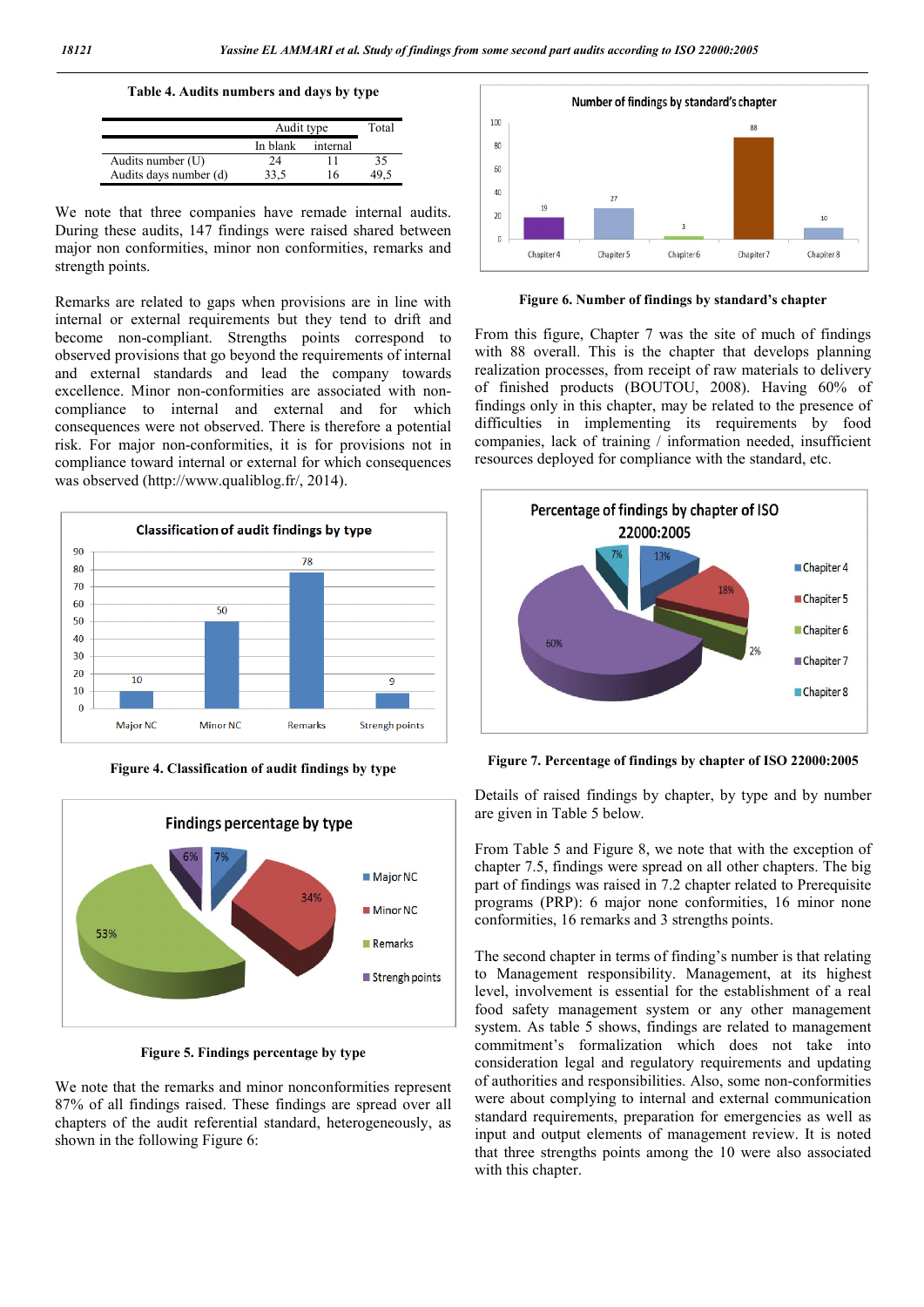l.

|         |                                                                                                                                          |                | Type           |                |                |  |
|---------|------------------------------------------------------------------------------------------------------------------------------------------|----------------|----------------|----------------|----------------|--|
| Chapter | Finding                                                                                                                                  | Major          | Minor          | Remark         | Strength point |  |
| 4.1     | Inadequate definition of food safety management system's scope                                                                           |                | $\overline{c}$ |                |                |  |
| 4.1     | Insufficient control of some outsource processes that may affect end product conformity                                                  | $\overline{2}$ | $\overline{c}$ | $\overline{4}$ |                |  |
| 4.2     | Presence of uncontrolled documents                                                                                                       |                |                | $\overline{4}$ |                |  |
| 4.2     | Lack / difficulty of access to records                                                                                                   |                | $\mathbf{1}$   | 3              |                |  |
| 5.1     | In the Management commitment communication of meeting the regulatory requirements<br>doesn't figure                                      |                |                | 3              |                |  |
| 5.3     | Les responsabilités et autorités ne sont pas à jour                                                                                      |                |                | 3              |                |  |
| 5.6     | External communication disposals implemented do not allow providing appropriate<br>information concerning food security aspects          |                | $\overline{2}$ | $\mathbf{1}$   |                |  |
| 5.6     | Some statutory and regulatory authorities requirements related to food safety are not<br>available                                       |                |                | $\mathbf{1}$   |                |  |
| 5.6     | Lack / insufficiency of efficient tools for internal communication with personnel on issues<br>having an impact on food safety           |                | 1              | 3              |                |  |
| 5.6     | statutory and regulatory requirements are well controlled and followed                                                                   |                |                |                | 1              |  |
| 5.7     | Emergency preparedness and response procedure do not take into consideration some<br>situations that could have incidence on food safety |                | $\overline{2}$ | 1              |                |  |
| 5.7     | Well prepared stuff for emergency situations                                                                                             |                |                |                | $\overline{2}$ |  |
| 5.8     | Lack of some management review inputs                                                                                                    |                | 2              | 3              |                |  |
| 5.8     | Lack of some management review outputs                                                                                                   |                |                | $\overline{c}$ |                |  |
| 6.2     | Efficiency of trainings / awareness's actions done was not measured                                                                      |                |                | 3              |                |  |
| 7.2     | Gaps of PRP application according to ISO 22002                                                                                           | 6              | 16             | 16             | 3              |  |
| 7.3     | Incomplete food safety team                                                                                                              |                | $\mathbf{1}$   |                |                |  |
| 7.3     | Incomplete identification of statutory and regulatory requirements related to raw material                                               |                | $\overline{c}$ | $\mathbf{1}$   |                |  |
| 7.3     | Product characteristics are insufficiently detailed (raw material et product final)                                                      |                |                | 5              |                |  |
| 7.3     | Incomplete identification of statutory and regulatory requirements related to product final                                              |                | $\mathbf{1}$   | $\mathbf{1}$   |                |  |
| 7.3     | Presence of differences between prepared flow diagrams and reality on site                                                               |                |                | 1              |                |  |
| 7.4     | Hazard identification $\&$ evaluation methods are not adequate with the activity of the<br>enterprise                                    | $\mathbf{1}$   | $\overline{c}$ | $\overline{2}$ |                |  |
| 7.4     | Hazard identification & evaluation well detailed                                                                                         |                |                |                | $\overline{2}$ |  |
| 7.4     | Certain selected control measures do not allow prevention, elimination or reduction of<br>hazards                                        |                | $\overline{c}$ | 3              |                |  |
| 7.6     | Reasons of choosing certain critical limits were not available                                                                           |                |                | 2              |                |  |
| 7.7     | Uncompleted updating of documents specifying PRPs & HACCP plan                                                                           |                |                | $\overline{2}$ |                |  |
| 7.8     | Conclusions of verification planning were not available                                                                                  |                | $\overline{c}$ |                |                |  |
| 7.9     | Completed or partial lose of traceability (upstream/downstream)                                                                          | $\mathbf{1}$   | $\overline{c}$ | 3              |                |  |
| 7.9     | Records insuring traceability do not comply to statutory and regulatory requirements                                                     |                | $\overline{2}$ | 3              |                |  |
| 7.10    | None conformities causes are not determined                                                                                              |                | $\mathbf{1}$   | $\overline{2}$ |                |  |
| 7.10    | Efficiency of withdrawal programs are not verified                                                                                       |                | $\mathbf{1}$   | $\sqrt{2}$     |                |  |
| 8.2     | Validation of control measure combinations do not include some important measures for<br>final product safety                            |                | $\mathbf{1}$   | $\overline{c}$ |                |  |
| 8.3     | Some equipments impacting food safety are not calibrated & verified                                                                      |                | 3              |                |                |  |
| 8.3     | Lack of actions on equipments that proved found not conform to requirements                                                              |                |                | 1              |                |  |
| 8.3     | Measurement equipments are well controlled                                                                                               |                |                |                | 1              |  |
| 8.4     | Analysis of results of verification activities are not recorded                                                                          |                | $\overline{c}$ |                |                |  |
| Total   |                                                                                                                                          | 10             | 50             | 78             | 9              |  |





Figure 8. Number of findings by sub-chapter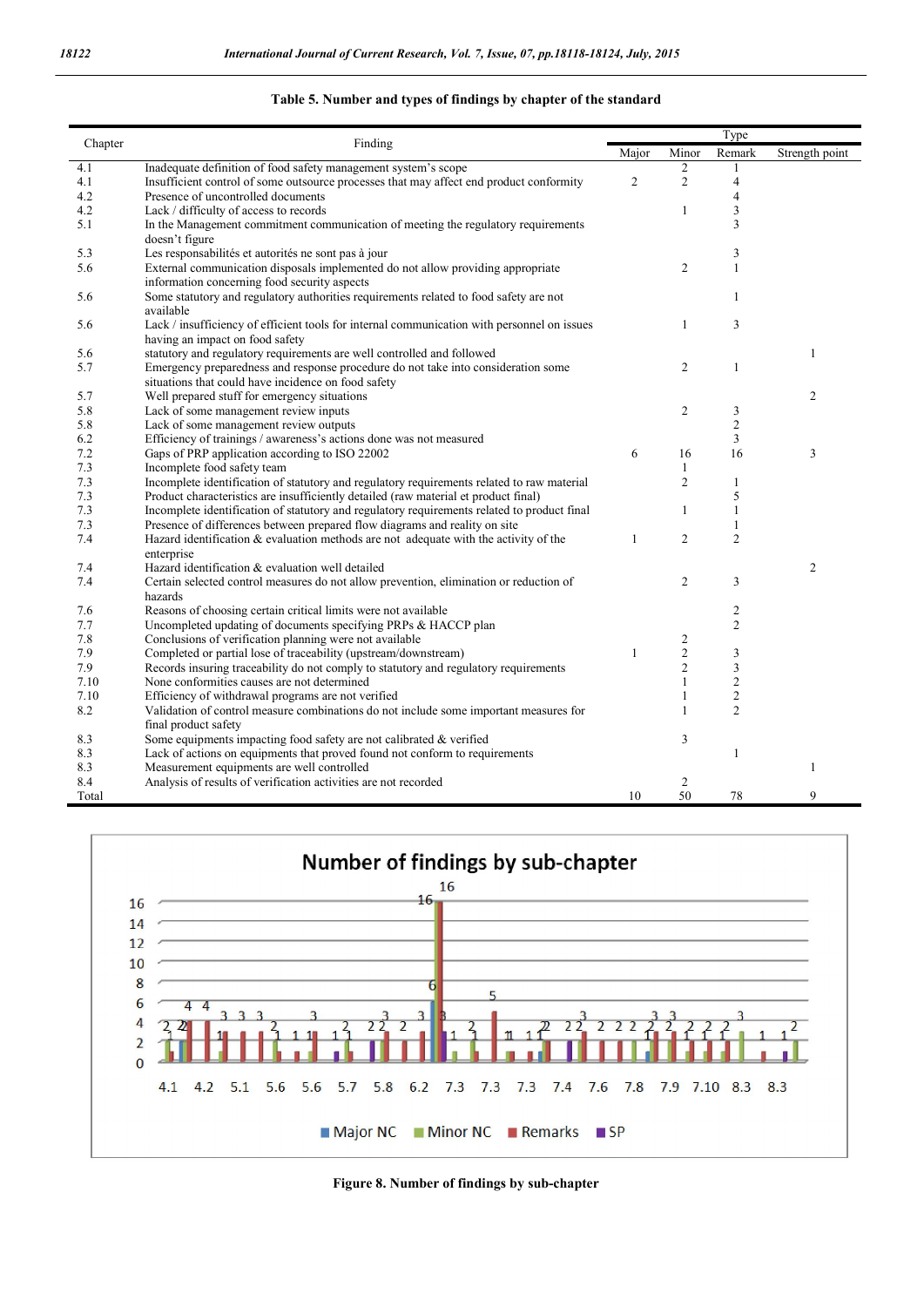## 3. Findings related to regulation, product standards & PRP compliance

Compliance with regulations is mentioned 14 times in ISO 22000:2005, including 12 times as a requirement as mentioned in Table 6. Compliance is an essential prerequisite. Managers shall know applicable regulations for their activities.

A regulatory watch is, undoubtedly, one of the most complex tasks to achieve due to the fact that the texts are numerous (Bourquin & Thiagarajan, 2010). The analysis of audit results shows that findings related to compliance with legal and regulatory requirements, product standards (raw materials and finished products) and the appropriate application of prerequisite programs (PRP) represent 41% of all findings raised.

#### Table 6. Chapters related to regulation, product standards & PRP requirements in ISO 22000: 2005 standard

#### Chapters related to regulation Introduction It requires an organization to meet any applicable food safety related statutory and regulatory requirements through its food safety management system. 1 Scope b) to demonstrate compliance with applicable statutory and regulatory food safety requirements, 5.1 Management commitment b) communicating to the organization the importance of meeting the requirements of this International Standard, any statutory and regulatory requirements, as well as customer requirements relating to food safety, 5.2 Food safety policy b) conforms with both statutory and regulatory requirements and with mutually agreed food safety requirements of customers, 5.6.1 External communication c) statutory and regulatory authorities, 5.6.1 External communication Food safety requirements from statutory and regulatory authorities and customers shall be available. 5.6.2 Internal communication h) statutory and regulatory requirements; 7.2 Prerequisite programs (PRPs) 722 The organization shall identify statutory and regulatory requirements related to the above. 7.2 Prerequisite programs (PRPs) 7.2.3 When selecting and/or establishing PRP(s), the organization shall consider and utilize appropriate information [e.g. statutory and regulatory requirements, customer requirements, recognized guidelines, Codex Alimentarius Commission (Codex) principles and codes of practices, national, international or sector standards]. 7.3.3.1 Raw materials, ingredients and product-contact materials The organization shall identify statutory and regulatory food safety requirements related to the above. 7.3.3.2 Characteristics of end products The organization shall identify statutory and regulatory food safety requirements related to the above. 7.4.2 Hazard identification and determination of acceptable levels 7.4.2.3 For each of the food safety hazards identified, the acceptable level of the food safety hazard in the end product shall be determined whenever possible. The determined level shall take into account established statutory and regulatory requirements, customer food safety requirements, the intended use by the customer and other relevant data. The justification for, and the result of, the determination shall be recorded. 7.9 Traceability system

Traceability records shall be maintained for a defined period for system assessment to enable the handling of potentially unsafe products and in the event of product withdrawal. Records shall be in accordance with statutory and regulatory requirements and customer requirements and may, for example, be based on the end product lot identification.

7.10.4 Withdrawals

1) notification to relevant interested parties (e.g. statutory and regulatory authorities, customers and/or consumers),



#### Figure 9. PRP site in implimenting HACCP system (Bourquin and Thiagarajan, 2010)

#### Table 7. Percentage of findings related to regulation

|                 | Total number of<br>findings | Regulation's<br>findings | Product standard's<br>findings | PRP's findings | $%$ of regulation, product standards $&$<br>PRP's findings | Other<br>findings |
|-----------------|-----------------------------|--------------------------|--------------------------------|----------------|------------------------------------------------------------|-------------------|
| Major NC        | $\sim 0$                    |                          |                                |                | 60%                                                        | 40%               |
| Minor NC        | 50                          |                          |                                | 14             | 42%                                                        | 58%               |
| Remarks         | 78                          |                          |                                | 10             | 38%                                                        | 62%               |
| Strength points |                             |                          |                                |                | 44%                                                        | 56%               |
| Total           | 147                         |                          |                                | 39             | 41%                                                        | 59%               |